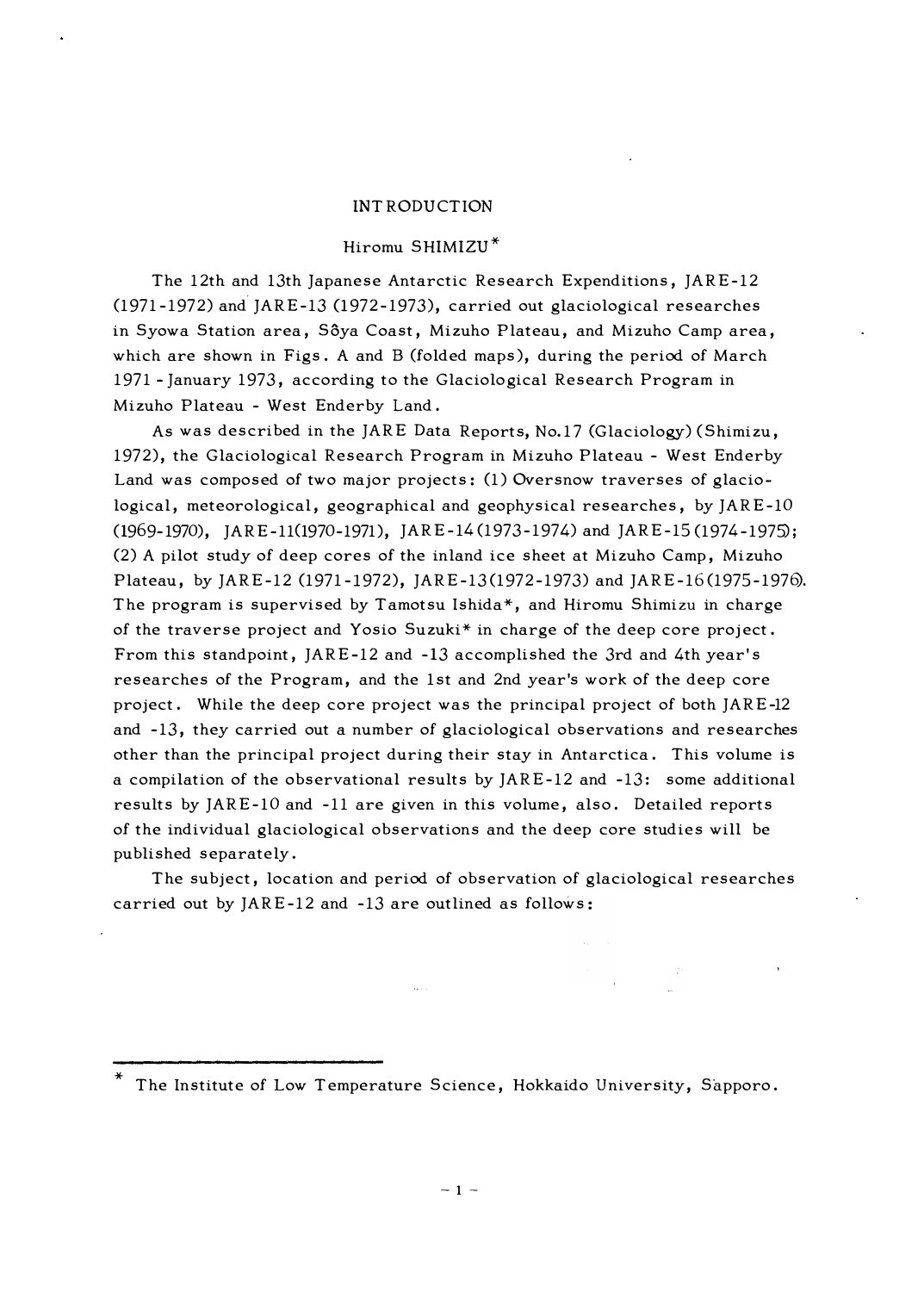## 1. Syowa Station area

| Observation                                                |                                       | Period                       |                                               |  |
|------------------------------------------------------------|---------------------------------------|------------------------------|-----------------------------------------------|--|
| Subject                                                    | Location                              | $(JARE-12)$                  | $(JARE-13)$                                   |  |
| Accumulation and<br>ablation of snow                       | On the sea ice<br>$(200m)$ NE of East | Mar. $20 -$<br>Sep. 14, 1971 | Mar. - Dec. 1972                              |  |
| Drifting snow                                              | Ongul Island)                         | Aug. $24 -$<br>26, 1971      |                                               |  |
| Temperature and<br>electrical conduc-<br>tivity of sea ice | East Ongul -<br>Nesöya channel        | Apr. $10 -$<br>Aug. 7, 1971  |                                               |  |
| Mass balance of<br>firn                                    | Nesöya                                |                              | Mar. 8, 1972<br>Aug. 21, 1972<br>Feb. 7, 1973 |  |

 $\hat{\mathcal{E}}$ 

 $\bar{\mathcal{A}}$ 

# 2. Langhovde area

| Observation                                                                                   |                                        | Period                                                                                                      |  |
|-----------------------------------------------------------------------------------------------|----------------------------------------|-------------------------------------------------------------------------------------------------------------|--|
| Subject                                                                                       | Location                               |                                                                                                             |  |
| Accumulation and<br>ablation of a<br>glacier surface<br>Observations of a<br>glacier terminus | Heitô Glacier                          | Mar. 6-12, 1971(JARE-11 and -12)<br>Feb. 9-17, 1972(JARE-12 and -13)<br>Feb. 13 - 16, 1973(JARE-13 and -14) |  |
| Movement of<br>glaciers                                                                       | Heitô Glacier and<br>Langhovde Glacier |                                                                                                             |  |
| Ice core study                                                                                | Heitô Glacier                          |                                                                                                             |  |

 $\overline{\phantom{a}}$ 

 $\ddot{\phantom{a}}$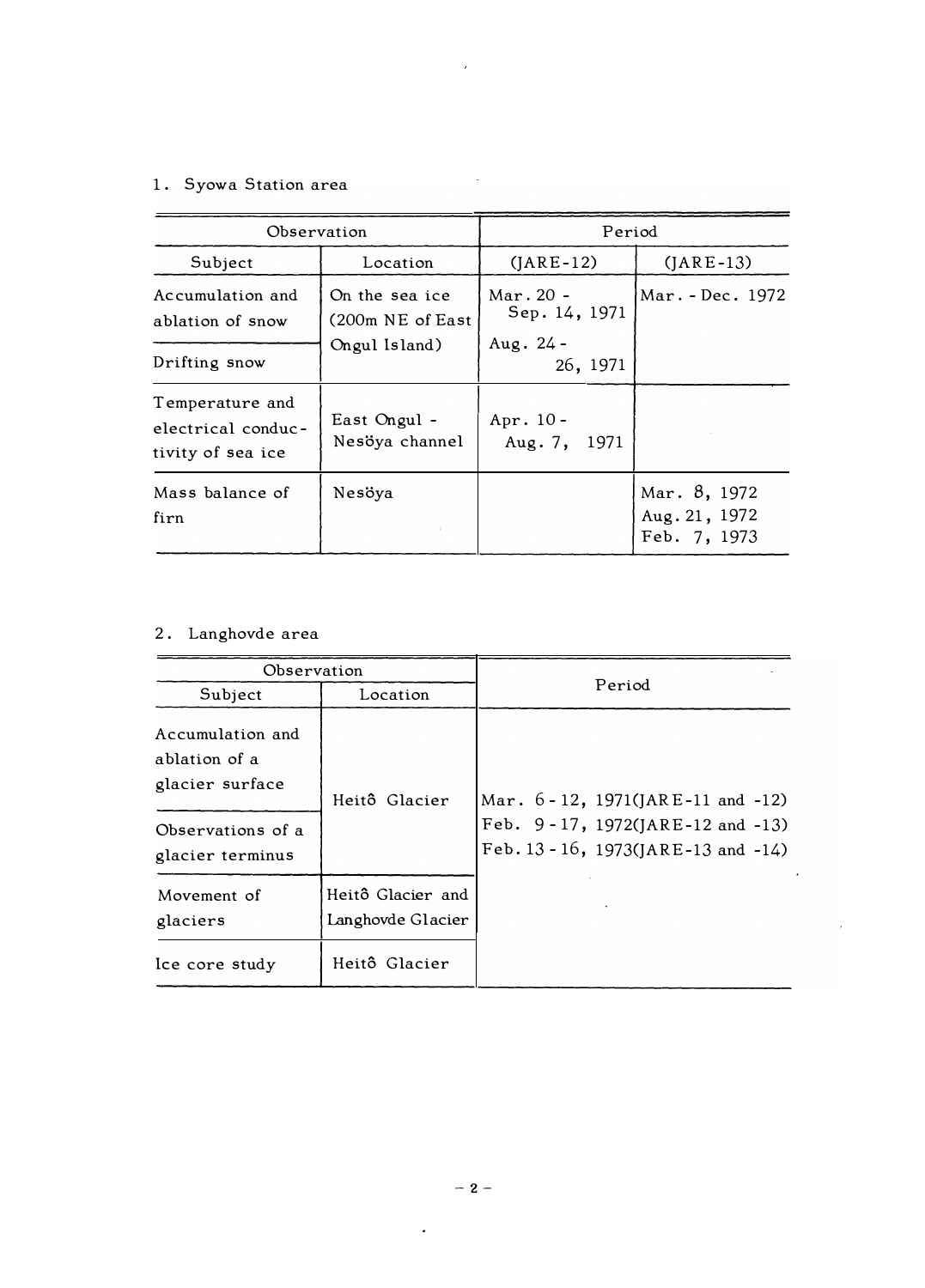## 3. Sôya Coast

| Observation                                                                      | Period                            |                          |                         |
|----------------------------------------------------------------------------------|-----------------------------------|--------------------------|-------------------------|
| Subject                                                                          | Location                          | $(JARE-12)$              | $(JARE-13)$             |
| Surface accumulation and<br>ablation of ice sheet<br>Surface strain of ice sheet | S16 - Mukai<br>Rocks              | Aug. 1971 -<br>Jan. 1972 |                         |
| Water permeability of<br>glacier ice                                             | In the vicinity<br>of Mukai Rocks | Jan. 28, 1972            |                         |
| Stratigraphy of snow<br>covers in an ablation zone                               | S16 - Mukai<br>Rocks              | Aug. 1971 -<br>Jan. 1972 |                         |
| Glacio-geological<br>observations                                                | Skallen<br>Skarvsnes              | Sep. $6 - 13$ ,<br>1971  |                         |
| Movement of glacier<br>(Setting of markers)<br>Meteorological observation        | Cape Hinode                       |                          | Jan. $1 - 10$ ,<br>1972 |

## 4. Oversnow traverse

JARE-12 and -13 conducted 5 oversnow traverses respectively (Yamada et al., 1973; Narita, 1974), for the purpose of logistic supplying to Mizuho Camp (70 $\mathrm{^o}$ 42.1'S, 44 $\mathrm{^o}$ 17.5'E; 2169m above sea level) where deep core drilling was carried out. JARE-12 established a shortcut travel route, route H, connecting S30 directly with S122 to minimize the travel distance between Syowa Station and Mizuho Camp, while route S (from 530 to 5122 via 570) was also maintained for a routine work of snow accumulation measurement, as shown in Fig. A (folded map).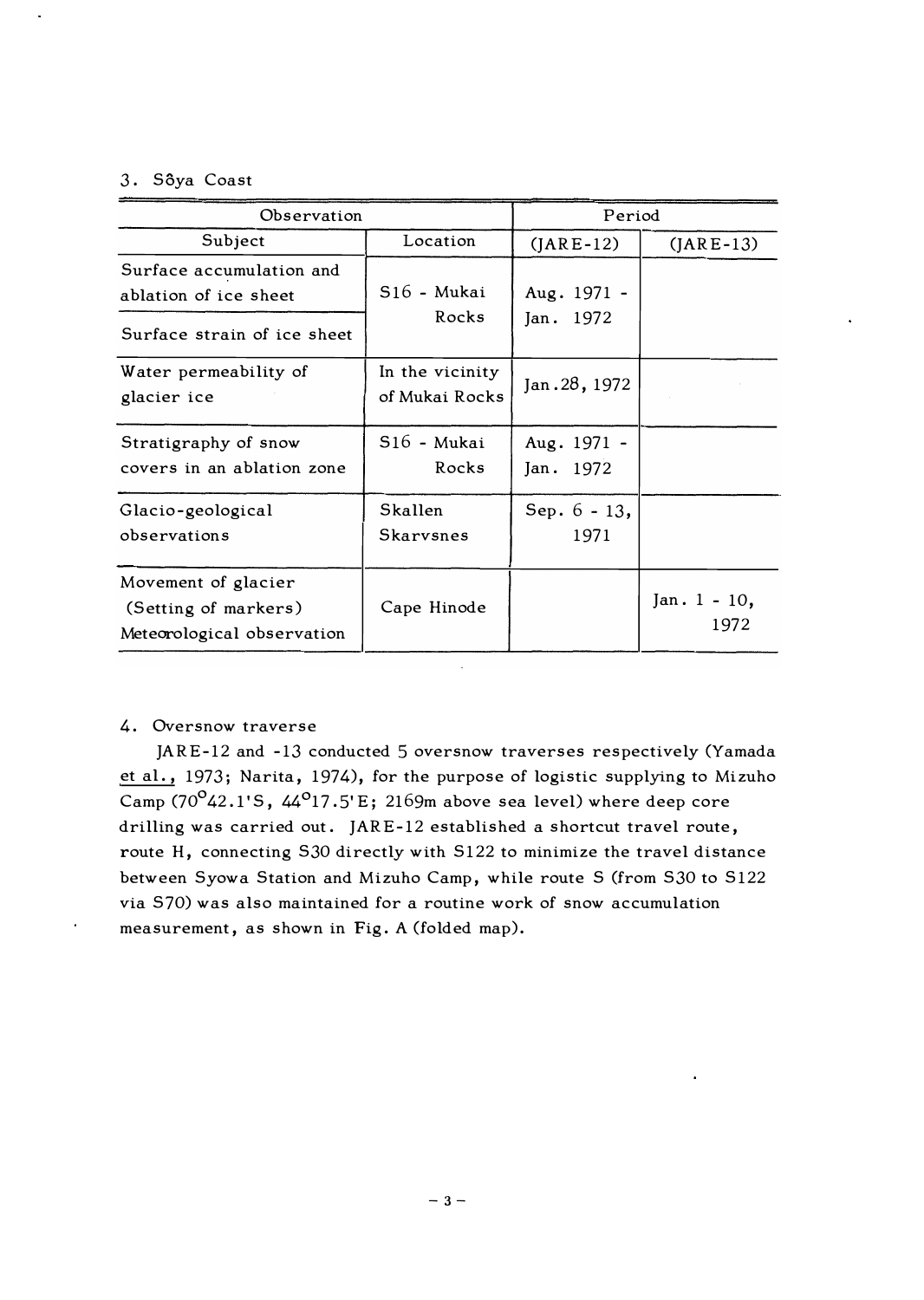| Period                                     | Travel                                                       | Traverse<br><b>Snow</b><br>Person-<br>vehicle |                |                | Object/Operation      | Mizuho Camp<br>personnel |
|--------------------------------------------|--------------------------------------------------------------|-----------------------------------------------|----------------|----------------|-----------------------|--------------------------|
|                                            |                                                              | nel                                           | KC             | $ KD^{++} $    |                       |                          |
| (1971)                                     |                                                              |                                               |                |                |                       |                          |
| $(1)$ Apr. 21 -                            | Syowa 2H90                                                   | 4                                             | $\overline{2}$ |                | Establishing of route |                          |
| May 3                                      |                                                              |                                               |                |                | H and fuel depot      |                          |
| $(2)$ May 30 -                             | $Syowa \rightarrow (H)$                                      | 9                                             | $\overline{2}$ | 3              | Construction of       |                          |
| June $28$                                  | $\rightarrow$ Mizuho <sup>*</sup>                            |                                               |                |                | Mizuho Camp and       |                          |
|                                            |                                                              |                                               |                |                | logistic supply       |                          |
|                                            | July 13 - 26 Mizuho $\rightarrow$ (H)<br>$\rightarrow$ Syowa | 9                                             | $\overline{2}$ | 3              |                       |                          |
| $(3)$ [Sep. 20 - 27]                       | $Syowa \rightarrow (H)$                                      | 5                                             |                | $\mathfrak{Z}$ | Construction of       |                          |
| $Oct. 6 - 9$                               | $\rightarrow$ Mizuho                                         | 6                                             | $\overline{2}$ |                | Mizuho Camp and       |                          |
|                                            |                                                              |                                               |                |                | logistic supply       |                          |
| $Oct.17 - 20$                              | $Mizuho+(H)$                                                 | $\overline{7}$                                |                | 3              |                       |                          |
|                                            | $\rightarrow$ Syowa                                          |                                               |                |                |                       |                          |
| $(4)$ Dec. 21 - 24                         | $Mizuho \uparrow(X)$                                         | 4                                             | $\overline{2}$ |                | Setting of a stake    | T. Kimura                |
|                                            | $\div$ S <sub>169</sub>                                      |                                               |                |                | farm at S169          | T. Yamada                |
| (1972)                                     |                                                              |                                               |                |                |                       | M. Nakawo                |
| (5) Jan. $14 - 18$ Syowa $\rightarrow$ (H) |                                                              | 6                                             |                | 3              | Logistic supply and   | Y. Shimazaki             |
|                                            | $\rightarrow$ Mizuho                                         |                                               |                |                | take-over of the      |                          |
|                                            |                                                              |                                               |                |                | operation from        |                          |
|                                            |                                                              |                                               |                |                | JARE-12 to JARE-13    |                          |
| $Jan.20 - 24$                              | $Mizuho \rightarrow (S)$                                     | 4                                             | $\overline{2}$ |                | Evacuation from       |                          |
|                                            | $\rightarrow$ Syowa <sup>**</sup>                            |                                               |                |                | Mizuho Camp           |                          |
| $Jan.20 - 23$                              | $Mizuho \rightarrow (H)$<br>$\rightarrow$ Syowa              | 6                                             |                | 3              |                       |                          |
|                                            |                                                              |                                               |                |                |                       |                          |
| $(6)$ Apr. 16 - 27                         | $Syowa \rightarrow (H)$                                      | 8                                             | 3              | $\mathbf{1}$   | Logistic supply       |                          |
|                                            | $\rightarrow$ Mizuho                                         |                                               |                |                |                       |                          |
| May $7-16$                                 | $Mizuho \rightarrow (H)$                                     | 4                                             | 3              |                |                       | H. Narita                |
|                                            | $\rightarrow$ Syowa                                          |                                               |                |                |                       | H. Sasaki                |

Traverses carried out by JARE-12 and -13, and personnel stayed at Mizuho Camp for research-work/logistic-support were itemized in the following table: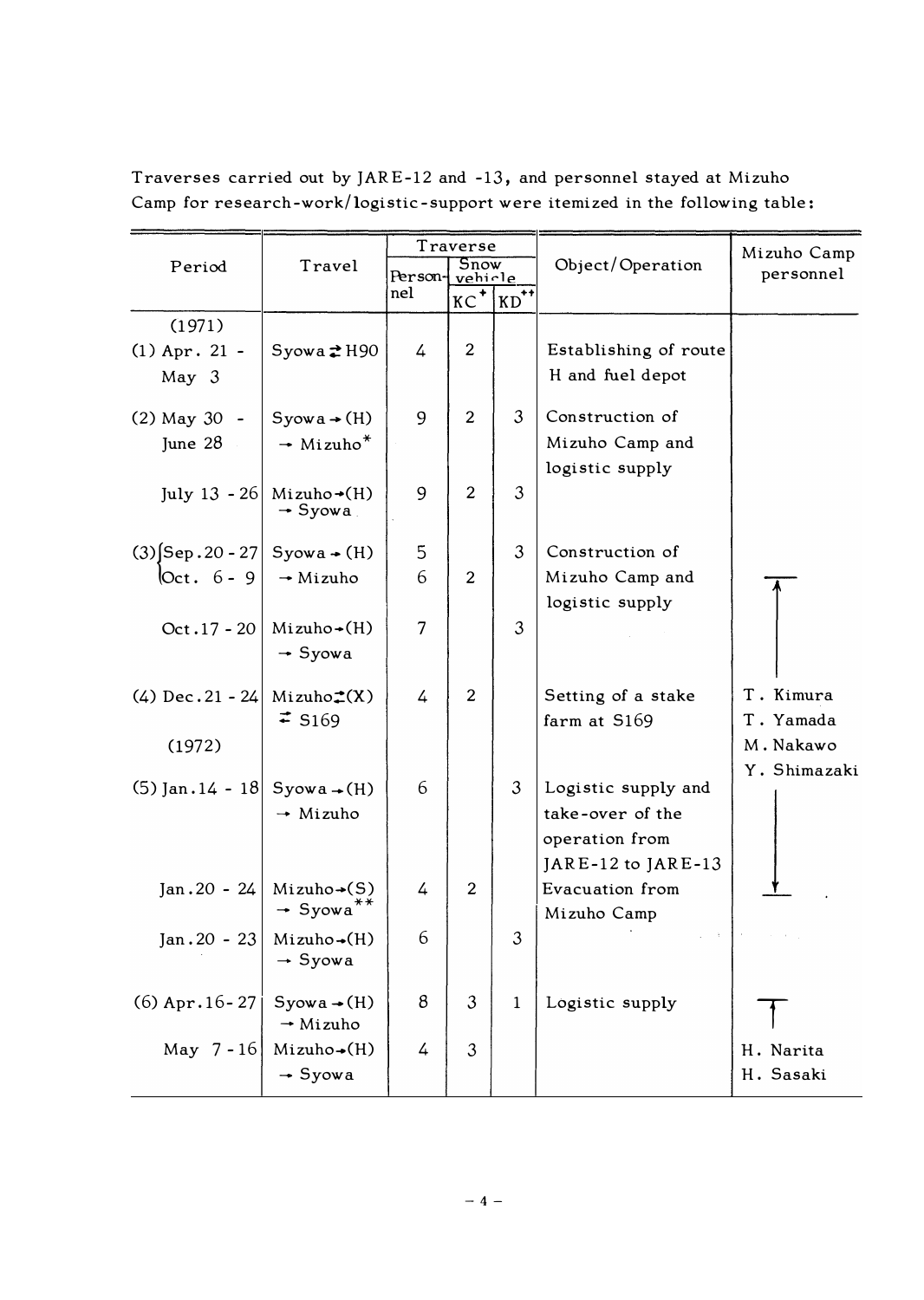|                                           |                                                        |                | Traverse       |                               |                                                                                  | Mizuho Camp                      |
|-------------------------------------------|--------------------------------------------------------|----------------|----------------|-------------------------------|----------------------------------------------------------------------------------|----------------------------------|
| Period                                    | Travel                                                 | Person-<br>nel | Snow<br>$KC+$  | vehicle<br>$KD$ <sup>++</sup> | Object/Operation                                                                 | personnel                        |
| (7) $Aug.24 - 29$ Syowa $\rightarrow$ (H) | $\rightarrow$ Mizuho                                   | 6              | $\mathbf{1}$   | $\overline{2}$                | Logistic supply, and<br>replacement of<br>personnel                              | A. Masukawa<br>A. Hayashida      |
|                                           | Sep. $5 - 14$ Mizuho $\rightarrow$ (H)<br>$\div$ Syowa | 6              | $\mathbf{1}$   | $\overline{2}$                |                                                                                  | H.Narita<br>F.Okuhira<br>K.Umeda |
| $(8)$ Oct. 23 - 28                        | $Syowa \rightarrow (H)$<br>$+$ Mizuho                  | 6              | 2              | $\mathbf{1}$                  | Logistic supply, and<br>replacement of<br>personnel                              |                                  |
| Nov. $4 - 8$                              | $Mizuho \triangleleft (H)$<br>$+ Syowa$                | 5              | $\overline{2}$ | 1                             |                                                                                  | H. Narita                        |
| (1973)                                    |                                                        |                |                |                               |                                                                                  | F. Okuhira<br>H. Sasaki          |
| (9) Jan $.16 - 18$                        | $Syowa \rightarrow (H)$<br>$\div$ Mizuho               | $\overline{7}$ | 2              | $\mathbf{1}$                  | Logistic supply, and<br>take-over of the<br>operation from<br>JARE-13 to JARE-14 | K. Umeda<br>S. Hayashida         |
| $Jan.23 - 27$                             | $Mizuho \rightarrow (H)$<br>$\rightarrow$ Syowa        | 8              |                | $\overline{2}$                |                                                                                  |                                  |
| $Jan.23 - 27$                             | $Mizuho \rightarrow (S)$<br>$\rightarrow$ Syowa        | 4              | 2              |                               |                                                                                  |                                  |

| $\ast$ |                |                     | $Syowa-(H) \rightarrow Mizuho$ : From Syowa Station to Mizuho Camp,<br>via the routes S, H and Z. |
|--------|----------------|---------------------|---------------------------------------------------------------------------------------------------|
| $***$  |                |                     | $Mizuho-(S) \rightarrow Syowa:$ From Mizuho Camp to Syowa Station,<br>via the routes S and Z.     |
|        | $+$ KC $\cdot$ | a gasoline engine). | Komatsu oversnow vehicle, model $KC-20(2.5t/wt)$ . with                                           |
|        | $HKD$ :        | a diesel engine).   | Komatsu oversnow vehicle, model KD-607(7.5t/wt. with                                              |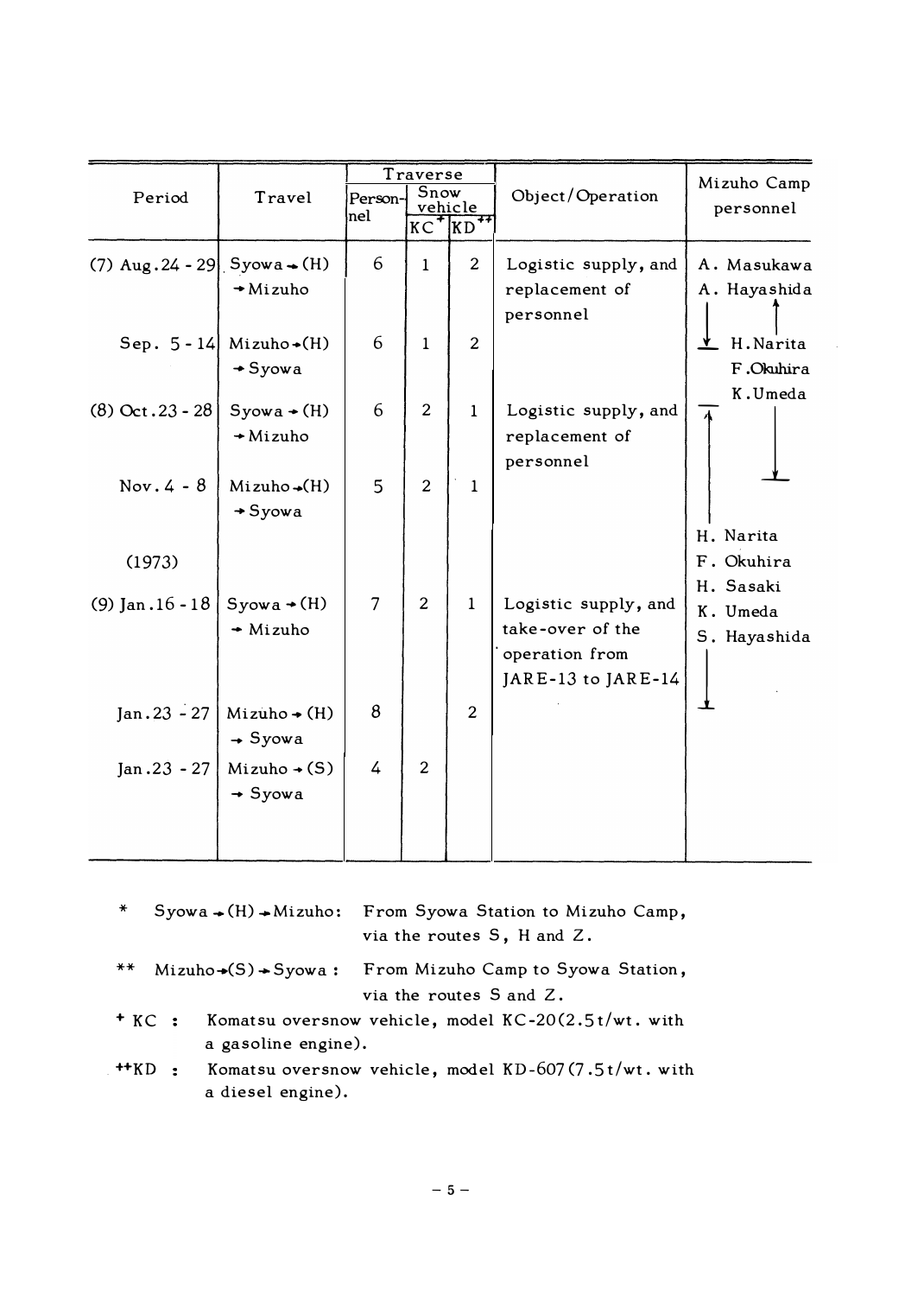| Ovservation                                                                           |                                              | Frequency                                     |                                |  |
|---------------------------------------------------------------------------------------|----------------------------------------------|-----------------------------------------------|--------------------------------|--|
|                                                                                       |                                              | Apr. 1971 - Jan. 1972   Feb. 1972 - Jan. 1973 |                                |  |
| Net accumula-                                                                         | • Along the tra-<br>verse routes by<br>stake | 4 times                                       | 5 times                        |  |
| tion of snow<br>• At snow stake<br>farms                                              |                                              | $2 - 4$ times<br>(at 7 farms)                 | 3 times<br>$(at \ 8 \n farms)$ |  |
| • Sampling of snow cores<br>• Snow temperature at $10 \text{ m}$<br>below the surface |                                              | 7 sites                                       | 3 sites                        |  |
| • Surface meteorological<br>condition                                                 |                                              | 6 times a day during a<br>traverse            |                                |  |

On the ways of the travels, they accomplished the following observations along the routes :

## 5 . Mizuho Camp area

Mizuho Camp was established in 1970 (JARE-11) for inland researches with a minimum facility. The camp was widely expanded in 1971 (JARE-12) and 1972 (JARE-13), as shown in Fig. B (folded map) and Fig. C for extensive researches. While the deep core drilling was the principal project for both JARE-12 and -13, they also carried out observations and measurements on the following subjects:

JARE 12 (1971 - 1972)

| Personnel at Mizuho Camp |                            |  |
|--------------------------|----------------------------|--|
| Name                     | Assignment                 |  |
| Tsuneyoshi Kimura        | Leader, deep core drilling |  |
| Tomomi Yamada            | Glaciology                 |  |
| Masayoshi Nakawo         | Logistics, glaciology,     |  |
|                          | radio communication        |  |
| Yoshimasa Shimazaki      | Mechanic                   |  |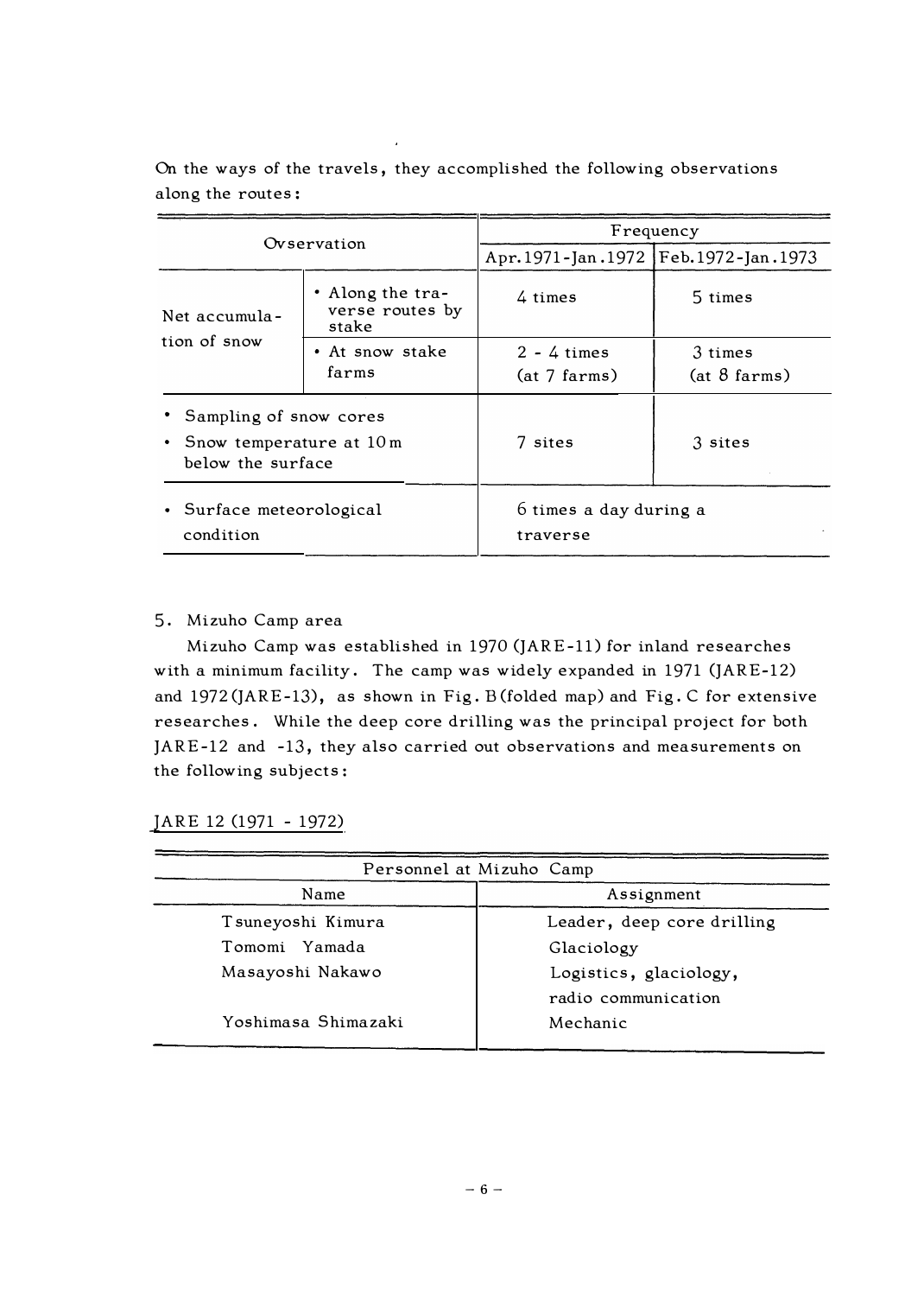(1) Net accumulation of snow, by use of snow stake farms (36-stake and 81-stake farms).

(2) Variation of the surface micro-relief of a snow cover (sastrugi).

(3) Stratigraphy of surface snow on pit walls of 2 m deep and snow cores of 1 m long.

(4) Vertical distribution of snow temperature in a snow cover from the surface down to 65 m in depth.

(5) Net radiation at the surface of snow cover .

(6) Vertical profile of snow temperature in the surface snow cover, and its change with the lapse of time.

(7) Observation of drifting snow.

(8) Continuous records of air temperature, atmospheric pressure, wind speed and wind direction. Observations of weather, amount of cloud and visibility every 3 hours, from 0600 to 2400 LT  $(45^{\circ}E$  LMT, GMT + 3h) (Yamada, 1974).

JAR E-13 (1972 - 1973)

|                  | Personnel at Mizuho Camp*      |
|------------------|--------------------------------|
| Name             | Assignment                     |
| Hideki Narita    | Leader, glaciology             |
| Fumio Okuhira    | Logistics, glaciology, radio   |
|                  | communication                  |
| Hiroshi Sasaki   | Meteorology                    |
| Susumu Hayashida | Logistics, radio communication |
| Asao Masukawa    | Mechanic                       |
| Kazunori Umeda   | Mechanic                       |
|                  |                                |

\* Four to six people, including the leader, H. Narita, stayed at Mizuho Camp at a time.

(1) Net accumulation of snow, by use of snow stake farms (36-stake, 81-stake and 200-stake farms).

(2) Micro-texture of surface snow, by thin section observation under a microscope.

(3) Stratigraphy of a snow cover, on a vertical snow pit of 20 m deep  $(2 \times 1 \text{ m}).$ 

(f) Metamorphism of snow, from the level of 3m down to 10m below the surface, with vertical snow cores.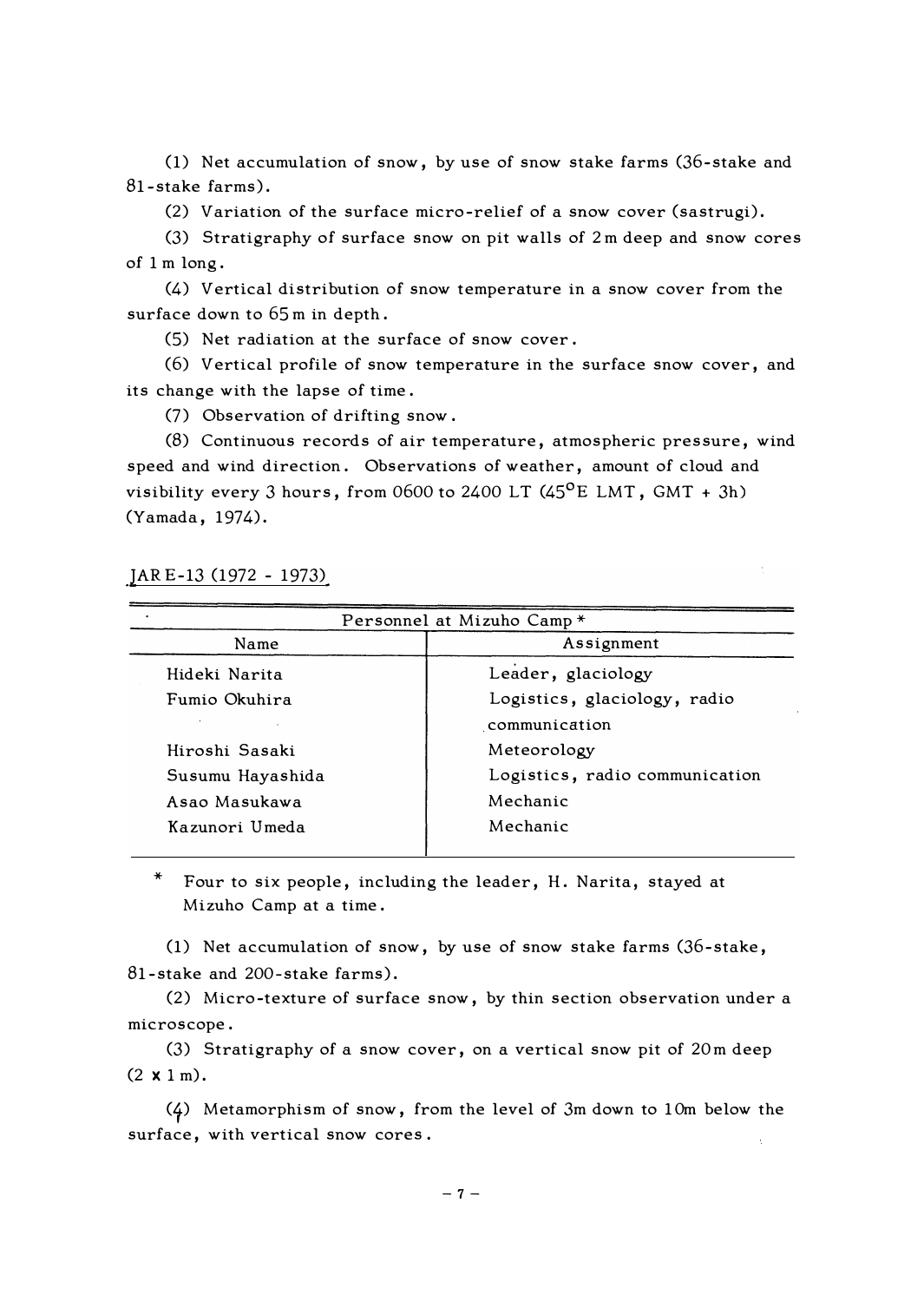(5) Relation between wind speed and drifting snow.

(6) Continuous records of air temperature, atmospheric pressure, wind speed, wind direction, and net radiation near the surface of snow cover. Observations of weather, cloud and visibility, at 0900 and 1500 LT.

6. New official name of place

The following place-names were given by Headquarters of the Japanese Antarctic Research Expedition, Ministry of Education through the Antarctic Place-Names Committee of Japan, National Institute of Polar Research, on November 22, 1973.

(1) "Kiri Nunatak" (68<sup>o</sup>42'S, 50<sup>o</sup>36'E, 1659m above sea level): The nunatak which was described as a "new nunatak" or "newly found nunatak" at a location of  $68^{\circ}42^{\prime}5$ ,  $50^{\circ}36^{\prime}E$  in the previous reports was officially named "Kiri Nunatak" (Shimizu and Yoshimura, 1974).

(2) "Heitô Glacier" ( $69^{\circ}16^{\circ}5$ ,  $39^{\circ}48^{\circ}E$ , Langhovde area): A branch of Langhovde Glacier with a tentative name "A Glacier" was officially named "Heitô Glacier" (Shimizu et al., 1972; Yamada et al., 1973).

#### References

- Narita, H. and F. Okuhira (1974): Glaciological research work of the 13th Japanese Antarctic Research Expedition, 1972-1973. Antarctic Rec. (in preparation).
- Shimizu, H. (1972): Glaciological research program in Mizuho Plateau West Enderby Land. JARE Data Rep., 17(Glaciology), 1-2.
- Shimizu, H., O. Watanabe and A. Yoshimura (1972): General report of the glaciological research work of the 11th Japanese Antarctic Research Expedition, 1970-1971. Antarctic Rec., 45, 12-19.
- Shimizu, H. and A. Yoshimura (1974): Discovery of Kiri Nunatak, Enderby Land, East Antarctica, in 1970. Antarctic Rec.,  $49$ , 13-16.
- Yamada, T., T. Kimura and M. Nakawo (1973): Glaciological research work of the 12th Japanese Antarctic Research Expedition, 1971-1972. Antarctic Rec. , 47, 77-85.
- Yamada, T. (1974): Surface meteorological condition in the region between Syowa Station and Mizuho Camp, Mizuho Plateau, East Antarctica. Antarctic Rec.,  $50$ , 1-20 (in Japanese).